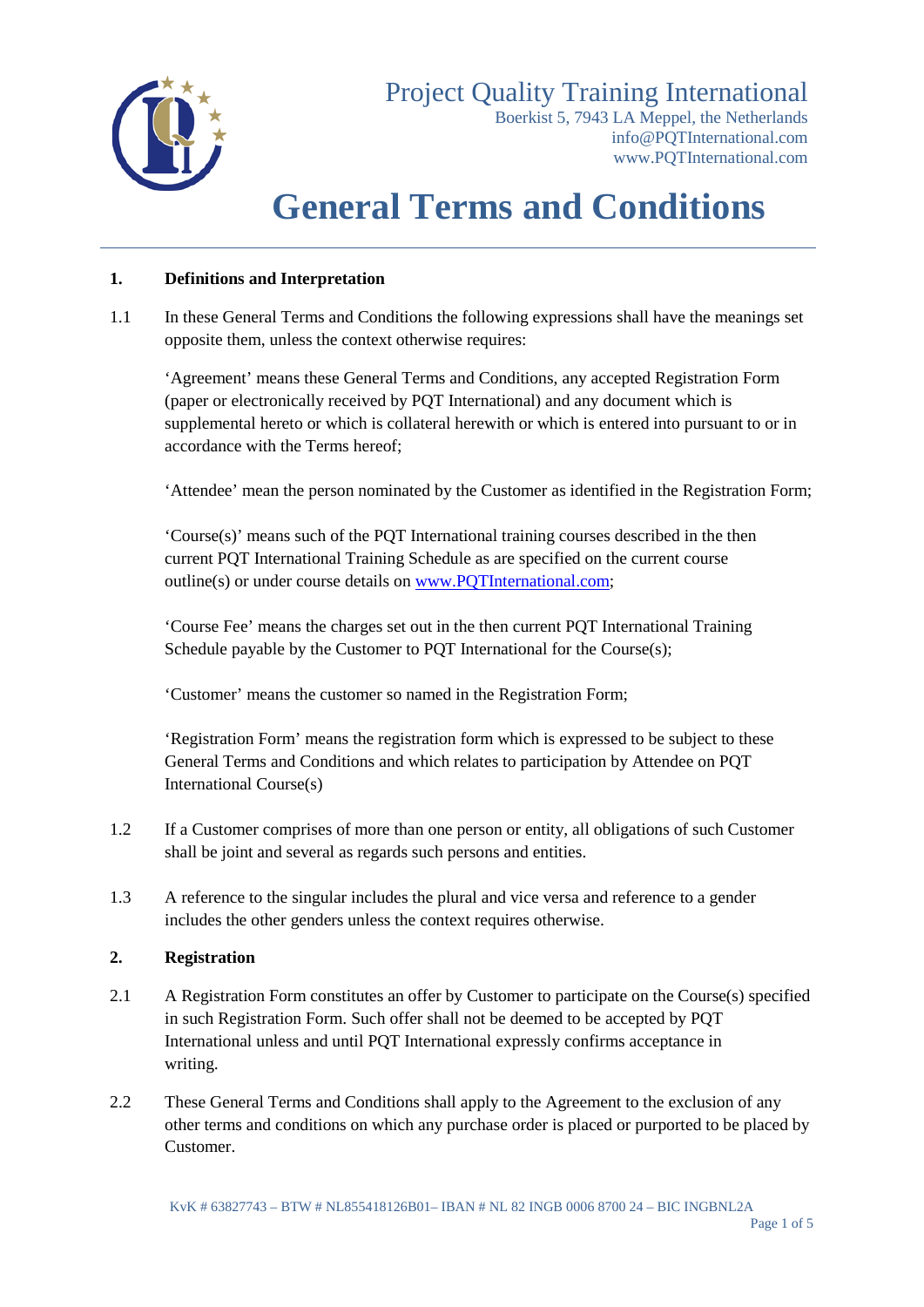

Boerkist 5, 7943 LA Meppel, the Netherlands [info@PQTInternational.com](mailto:info@PQTInternational.com) [www.PQTInternational.com](http://www.pqtinternational.com/)

# **General Terms and Conditions**

2.3 No variation to the Registration Form or the General Terms and Conditions shall be binding unless agreed in writing between the authorized representatives of PQT International and Customer. For the avoidance of doubt, no variation to the Registration Form agreed via telephone shall be binding unless confirmed in writing to Customer by PQT International.

## **3. Price and Payment**

- 3.1 The Course Fee is exclusive of any Value Added Tax, which shall be payable in addition by the Customer at the rate then prevailing.
- 3.2 The Course Fee includes standard documentation appropriate to the relevant Course and unless delivered on Customer's premises or otherwise specified in the PQT International Training Schedule also includes light refreshments and lunch.
- 3.3 For Course(s) delivered at Customer's premises PQT International reasonable expenses shall be chargeable at cost in addition to the specified Course Fee.
- 3.4 The time period scheduled for each Course allows for meal and refreshment breaks, questions on aspect of the Course content, however should the Course content be completed within the allocated time period resulting in an early finish, no adjustment will be made by PQT International to the Course Fee.
- 3.5 Unless otherwise agreed in writing between the parties, Customer shall pay the Course Fee:

a). fourteen (14) calendar days prior to the relevant Course(s) commencement date or;

b). if relevant course commencement date is within fourteen (14) days of first Registration, the course fee is due immediately

- 3.6 Only after PQT International has received Customer's Course payment(s), the attendee is entitled to participate in the Course.
- 3.7 PQT International will not confirm the receipt of payment.

#### **4. Cancellation and Transfer**

- 4.1 PQT International reserves the right to cancel or re-arrange any allocated dates for Course $(s)$  at any time and for any reason. If a Course is not rearranged by PQT International in agreement with Customer, PQT International shall provide Customer with a full refund of the relevant Course Fee paid by the Customer for the cancelled Course.
- 4.2 Customer may with PQT International's agreement at no additional charge substitute an alternative Attendee.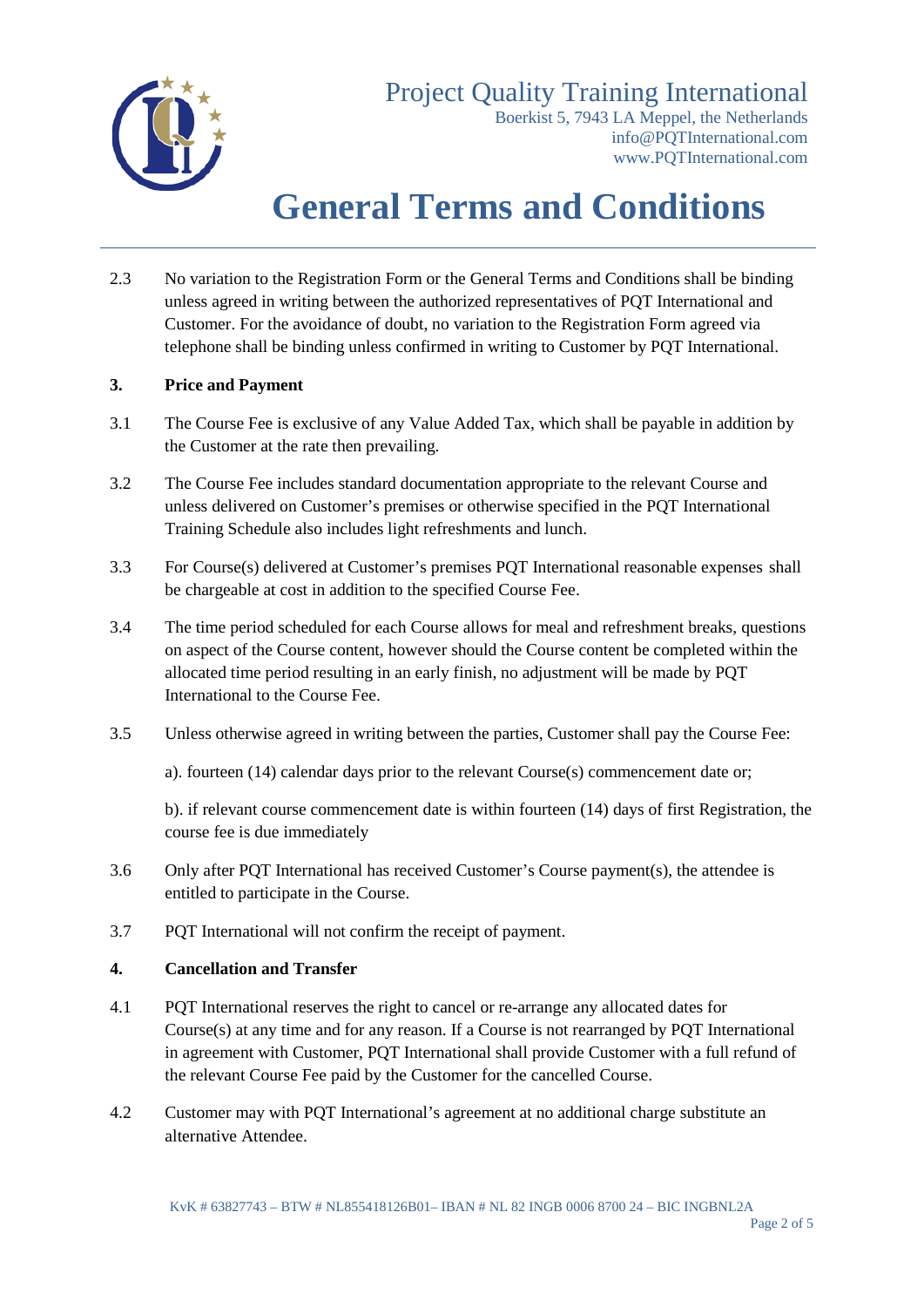

Boerkist 5, 7943 LA Meppel, the Netherlands [info@PQTInternational.com](mailto:info@PQTInternational.com) [www.PQTInternational.com](http://www.pqtinternational.com/)

## **General Terms and Conditions**

- 4.3 Customer may transfer a nominated Attendee to another scheduled date for the relevant Course provided that PQT International's agreement is obtained in writing at least ten (10) business days or such shorter period as PQT International may accept in advance of the scheduled Course commencement date. For change to another scheduled date customer is charged for 20% of Course Fee as handling fee.
- 4.4 Customer may cancel its registration for any Course by providing PQT International with a minimum of ten (10) business day's written notice, although PQT International will charge 20% of the Course Fee as handling fee. If Customer's notice for such cancellation is less than the minimum of ten (10) day's, the full Course Fee for such Course shall remain chargeable by PQT International. Refunds will not be allowed for no-show of the Attendee.

## **5. Duties of Customer**

- 5.1 Customer is responsible for advance notification to PQT International (with the related section of the Registration Form) of any special requirements relating to the Attendee. PQT International will endeavor to accommodate such notified needs if it is considered both reasonable and practical to do so.
- 5.2 Customer shall ensure that Attendee shall have adequate competence, knowledge and skill to interpret and benefit from the Course(s) provided by PQT International.
- 5.3 PQT International reserves the right to exclude Attendee from any Course(s) due to Attendee's disorderly conduct or failure to fulfill the prerequisites as published by PQT International or otherwise notified to Customer. The relevant Course Fee shall remain chargeable to Customer in such circumstances.

#### **6. Warranties and Liability**

- 6.1 PQT International will use reasonable endeavors to ensure that the Course(s) provided are dispensed with reasonable skill and care and will follow practices consistent with the professional standards in the industry.
- 6.2 In relation to the provision of Course(s) by PQT International to Customer and subject to Clause 6.4 and 6.5, PQT International total liability in contract, tort or otherwise shall not exceed 110% of the Course Fee paid by Customer for the Course in respect of witch the claim is made.
- 6.3 Customer shall indemnify and hold harmless PQT International, its officers, directors, agents and employees, from and against all claims, actions, demands, liabilities and lawsuit arising from any breach of Customer's obligations under this Agreement.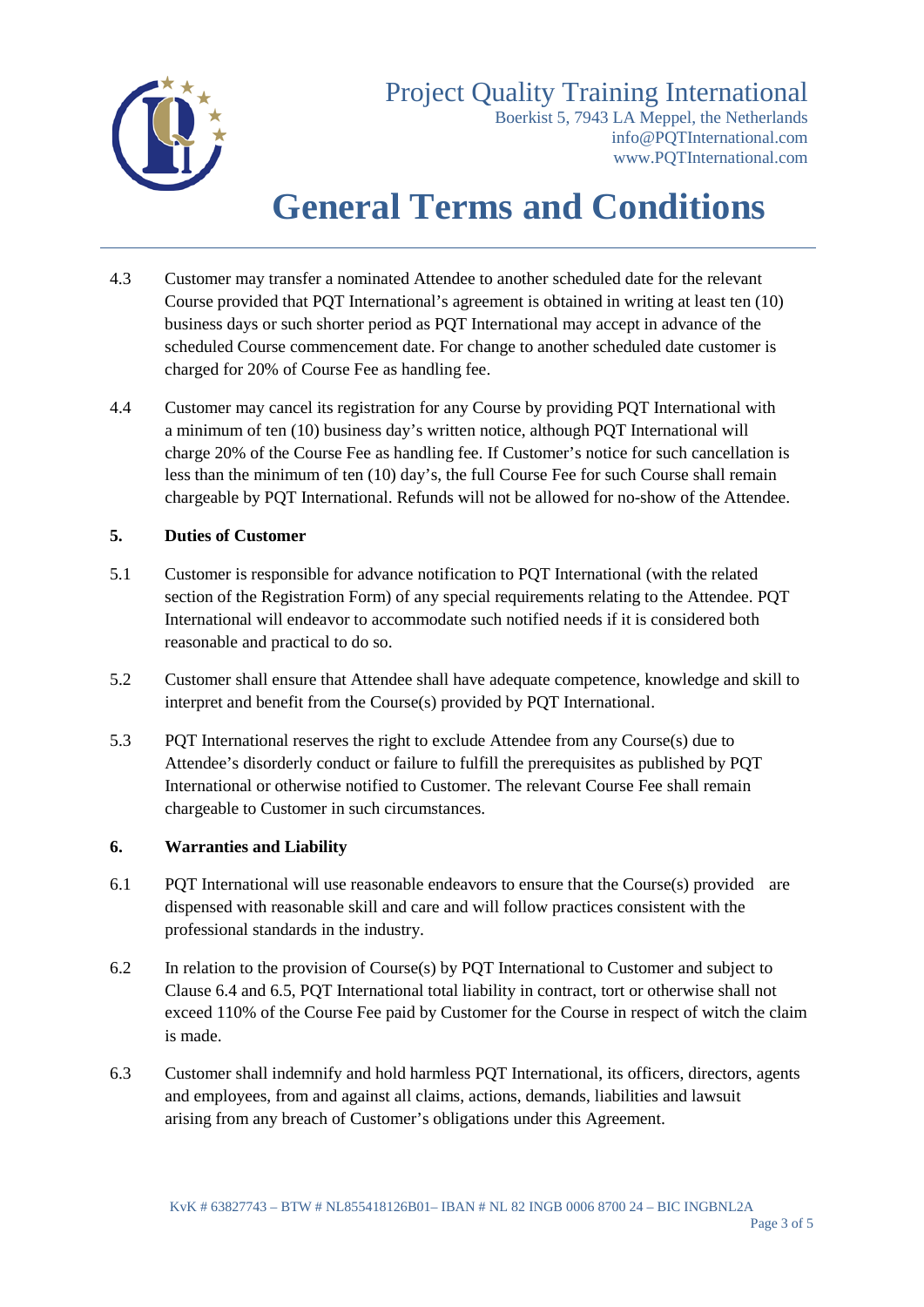

Boerkist 5, 7943 LA Meppel, the Netherlands [info@PQTInternational.com](mailto:info@PQTInternational.com) [www.PQTInternational.com](http://www.pqtinternational.com/)

# **General Terms and Conditions**

- 6.4 Notwithstanding any other provision of this Agreement, PQT International does not accept liability for any loss of profits, or goodwill or for any special or indirect or consequential damages arising under this Agreement in delivering the Course(s).
- 6.5 Neither PQT International or Customer excludes or seeks to limit its liability in respect of death or personal injury.
- 6.6 All conditions and warranties not expressly set forth in this Agreement and whether expressed or implied are excluded to the fullest extent permissible by Dutch law.

## **7. Intellectual Property Rights**

- 7.1 All Course documents are intended for the exclusive personal use of the attendee.
- 7.2 The Attendee and Customer recognize PQT International's copyright and intellectual property rights, and therefore the exclusive distribution rights of use of Course documents.
- 7.3 Under no circumstances may the whole or any part of t he Course Materials be produced or copied in any form or by any means or translated into another language by Attendee or Customer without the prior written permission of PQT International.
- 7.4 Attendee or Customer shall not delete, amend, alter or deface any confidentiality or proprietary notices on the Course Materials.
- 7.5 The Customer shall and shall ensure that Attendee shall keep confidential the Course Materials and comply fully with all use restrictions notified to Customer by PQT International in relation to Course Materials.
- 7.6 Customer can claim no rights on the content of the Course documents.

## **8. Travel and Accommodation**

- 8.1 Customer is responsible for all travel arrangements, accommodation requirements and other costs incurred by Attendee relating to attendance at PQT International's Course(s).
- 8.2 PQT International shall have no responsibility for any non-refundable costs arising under Clause 6.1 and resulting from Course(s) scheduling changes or cancellations howsoever arising.